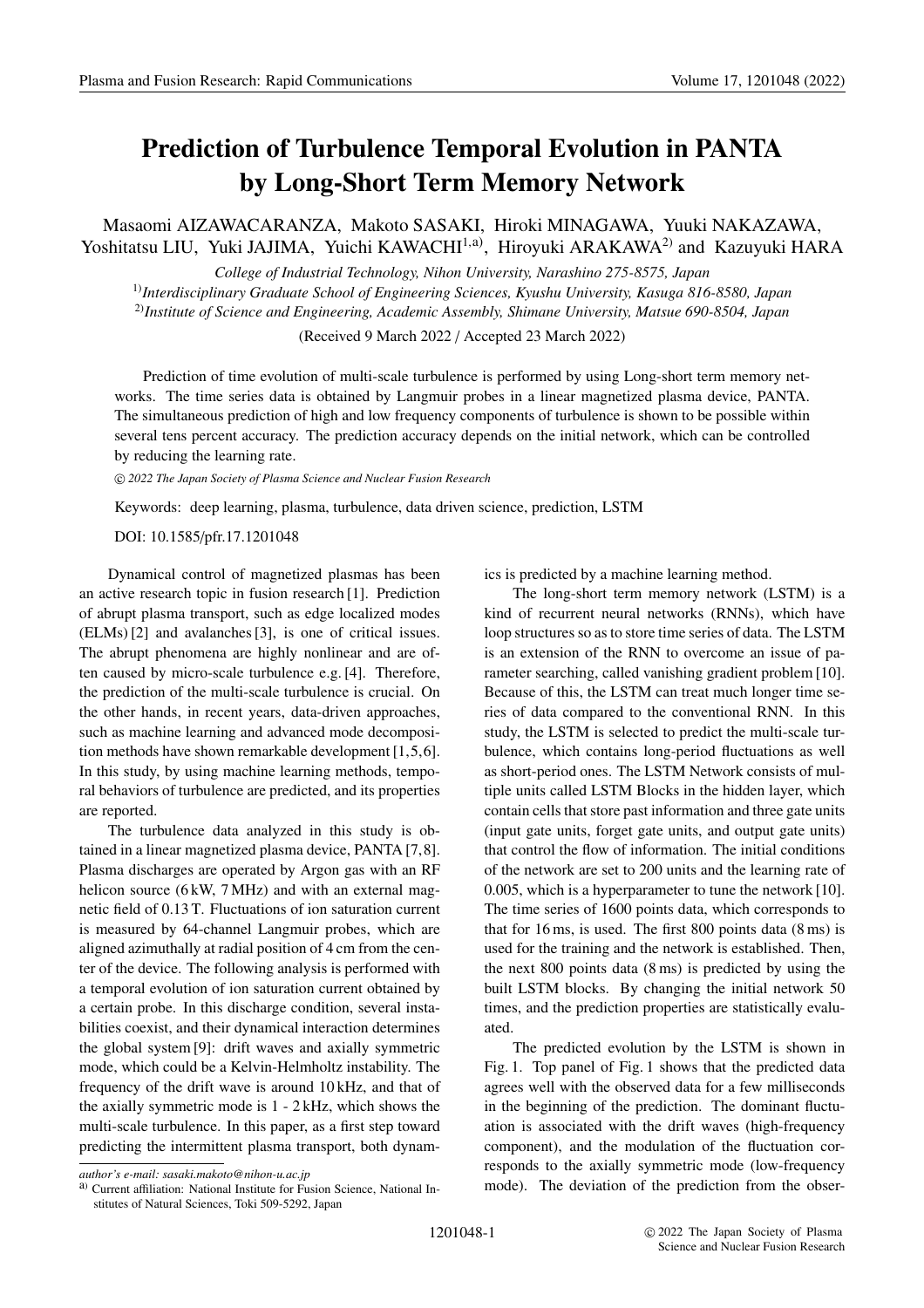

Fig. 1 Comparison between prediction and observation. Top panel shows the temporal evolutions of observation (blue) and prediction (red). Bottom panel illustrates the relative squared error defined by Eq. (1).

vation is evaluated by the relative squared error, defined as

$$
\varepsilon(t) = \sqrt{\frac{\sum_{j=1}^{t} |y_{o,t} - y_{p,t}|^2}{\sum_{j=1}^{t} |y_{o,t}|^2}},
$$
\n(1)

where  $y_{o,t}$  and  $y_{p,t}$  denote the observation and prediction at time *t*, respectively. The error is shown in the bottom panel of Fig. 1. The prediction error increases in time with a typical time scale of millisecond, which is a typical period of the low frequency mode. The phase of the predicted temporal data for high-frequency component gradually deviates from the observation, which causes the increase of the prediction error.

To clarify the properties of the prediction by the LSTM, spectrum of each temporal data and the crossspectrum between the time series of observed data and of the prediction is evaluated, which are shown in Fig. 2. In this analysis, the data at the beginning of the prediction,  $t < 2$  ms, is used. Here, the light blue lines correspond to the predicted data with different initial networks, and the red solid line shows the statistical average of the predictions. As shown in the top panel of Fig. 2, the magnitude of the spectrum peaks with 10 kHz and 2 kHz including the side-bands of 8 kHz and 12 kHz of the observation and prediction agree well. The cross-spectrum, shown in the bottom panel of Fig. 2, indicates the high correlation at less than 2 kHz, and at around 10 kHz. Here, it is noted that the dependence of the prediction on the initial network condition is around few tens percent for the high-frequency component. It is found that both the low and high frequency components can be predicted simultaneously by the LSTM at least for a few milliseconds. It is noted that the prediction of the time evolution is possible within a similar accuracy for the different discharge data with similar turbu-





Fig. 2 Comparison between spectrum of prediction and observation. Top panel shows frequency spectrum of predictions average (red) and observation (blue). Bottom panel shows the cross-spectrum.



Fig. 3 Cross-Spectrum values and standard deviation for varying Learning rate. Left panel shows high frequency (blue) and low frequency (red) error bars of cross spectrum values. Right Panel illustrates standard deviation of left panel's error bars.

lence, where the high frequency fluctuation is modulated by low frequency component.

The variations of the prediction, dependent on the initial network, can be controlled by the learning rate  $\eta$ . By scanning the learning rate, the change of the values of the cross correlations at 2 kHz and 10 kHz are plotted in the left panel of Fig. 3, where the error bars are evaluated from the standard deviation of the results with 50 different initial conditions. The error bars are an index of the prediction variations. The prediction variation can be controlled by changing the learning rate, which is illustrated in the right panel of Fig. 3. Especially for the low-frequency component, the prediction variation becomes small with a smaller learning rate.

In conclusion, the prediction of the temporal evolution of the multi-scale turbulence, observed at a single spatial position, is performed by using the LSTM. The simultaneous prediction for the low and high frequency component is shown to be possible for several periods of the low fre